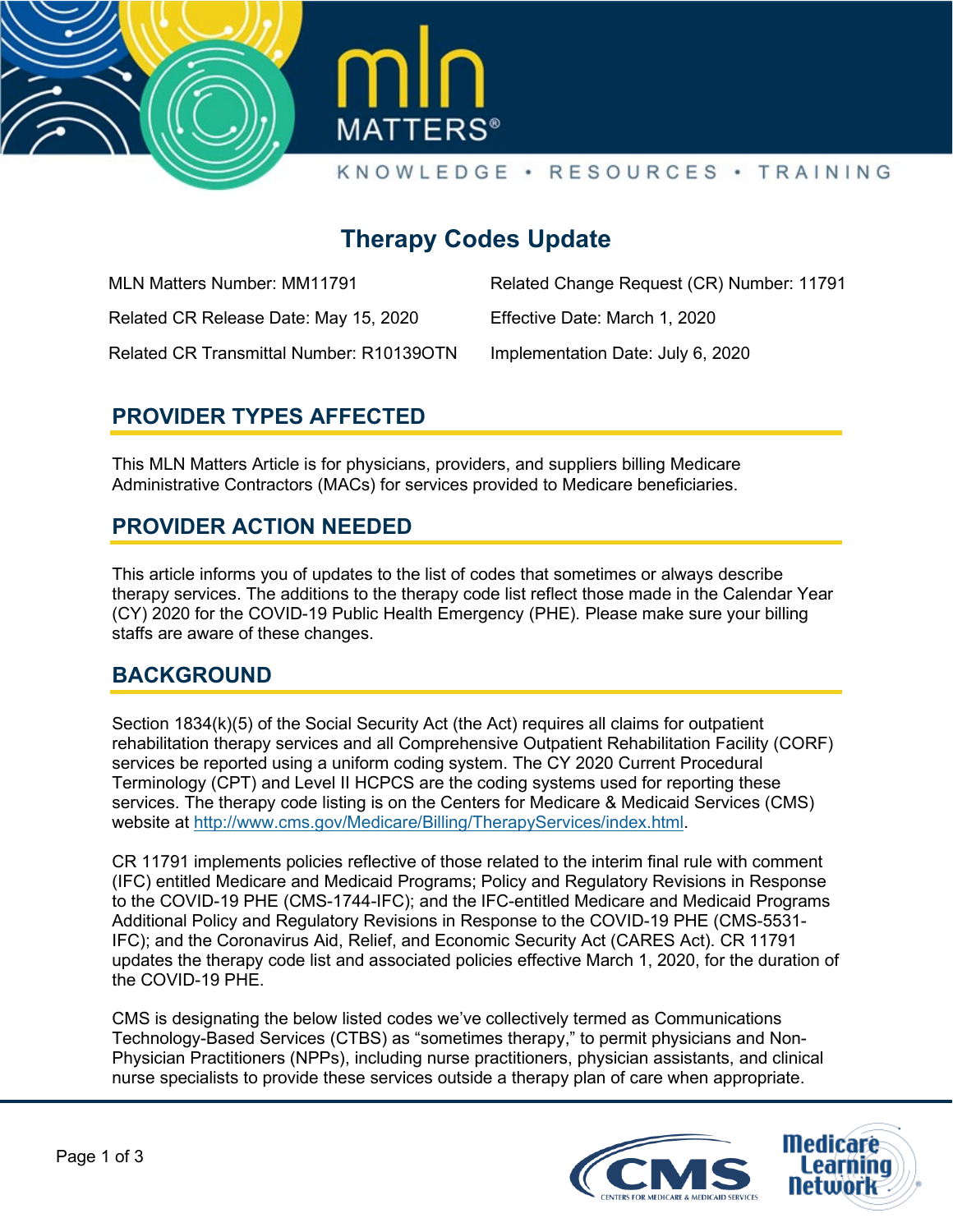When provided by psychologists, licensed clinical social workers, or other practitioners, these CTBS codes are never considered therapy services and may not be reported with a GN, GO, or GP therapy modifier. When provided by therapists in private practice or therapists in institutional providers of therapy services, the CTBS codes are always provided under a physical therapy, occupational therapy, or speech-language pathology plan of care and must be reported with the associated GP, GO, or GN therapy modifier.

These three CPT codes, with their short descriptors, are added for telephone assessment and management services:

- CPT code 98966 (Hc pro phone call 5-10 min)
- CPT code 98967 (Hc pro phone call 11-20 min)
- CPT code 98968 (Hc pro phone call 21-30 min)

These five HCPCS codes, with their short descriptors, are added for remote evaluation of patient images/video, virtual check-ins, and online assessments (e-visits):

- HCPCS code G2010 (Remot image submit by pt)
- HCPCS code G2012 (Brief check in by MD/QHP)
- HCPCS code G2061 (Qual nonMD est pt 5-10 min)
- HCPCS code G2062 (Qual nonMD est pt 11-20 min)
- HCPCS code G2063 (Qual nonMD est pt 21 min)

#### **ADDITIONAL INFORMATION**

The official instruction, CR 11791, issued to your MAC regarding this change is available at [https://www.cms.gov/files/document/r10139OTN.pdf.](https://www.cms.gov/files/document/r10139OTN.pdf)

If you have questions, your MACs may have more information. Find their website at [http://go.cms.gov/MAC-website-list.](http://go.cms.gov/MAC-website-list)

#### **DOCUMENT HISTORY**

| Date of Change |                           | <b>Description</b> |  |
|----------------|---------------------------|--------------------|--|
| May 15, 2020   | Initial article released. |                    |  |

**Disclaimer:** Paid for by the Department of Health & Human Services. This article was prepared as a service to the public and is not intended to grant rights or impose obligations. This article may contain references or links to statutes, regulations, or other policy materials. The information provided is only intended to be a general summary. It is not intended to take the place of either the written law or regulations. We encourage readers to review the specific statutes, regulations and other interpretive materials for a full and accurate statement of their contents. CPT only copyright 2019 American Medical Association. All rights reserved.

Copyright © 2013-2020, the American Hospital Association, Chicago, Illinois. Reproduced by CMS with permission. No portion of the AHA copyrighted materials contained within this publication may be copied without the express written consent of the AHA. AHA copyrighted materials including the UB-04 codes and descriptions may not be removed, copied, or utilized within any software, product, service, solution or derivative work without the written consent of the AHA. If an entity wishes to utilize any AHA materials,